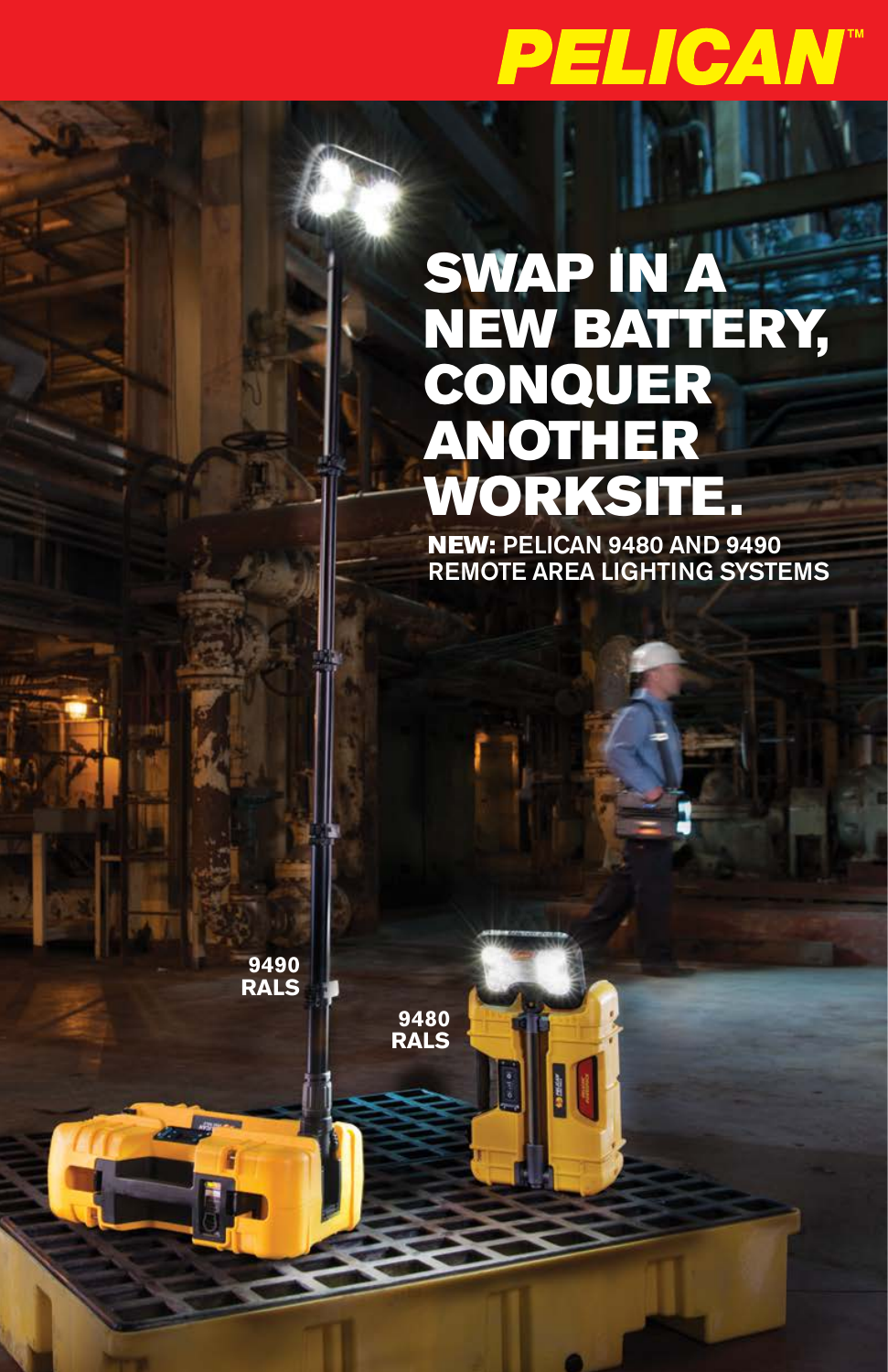#### USA

Pelican Products, Inc. 23215 Early Avenue Torrance, CA 90505 Tel 310-326-4700 Fax 310-326-3311 Toll Free 800-473-5422

*Swappable power pack w/12v aux. port adapter for smartphones, laptops, etc.*

 $65%$ 

 $1000$ -**HAND DOOR**  **FREE POSTCARDS WITH YOUR LOGO IMPRINT!**  Go to: **pelican.com/dealers**



With Pelican's quick release swappable Power Pack (12 volt power supply), you'll have continuous light through your entire shift. Illuminate confined spaces or deploy the mast with its 340° articulating head to light large work areas. Both models come with a detachable shoulder

strap to help you move quickly to the next worksite.

The new Pelican™ 9480 and 9490 RALS: Available for overtime.

- *Bluetooth iPhone™ App Controls Multiple*
- *Free Units*



- Up to 4,000 lumens
- (calculated)
- Up to 28 hours of run time Intelligent Control (allows for
- 3 pre-set light levels
- Full time battery level indication with low level flashing indicator

various light output levels) • Full time battery level

• Up to 6,000 lumens (calculated) • Up to 24 hours of run time

indication with low level flashing indicator

#### **WWW.PELICAN.COM**

All trademarks are registered and/or unregistered trademarks of Pelican Products, Inc., its subsidiaries and/or affiliates.

**PELICAN** 

23.75" (60.3 cm) 23.75" (60.3 cm)

72" (183 cm)

72" (183 cm)

**9490 RALS**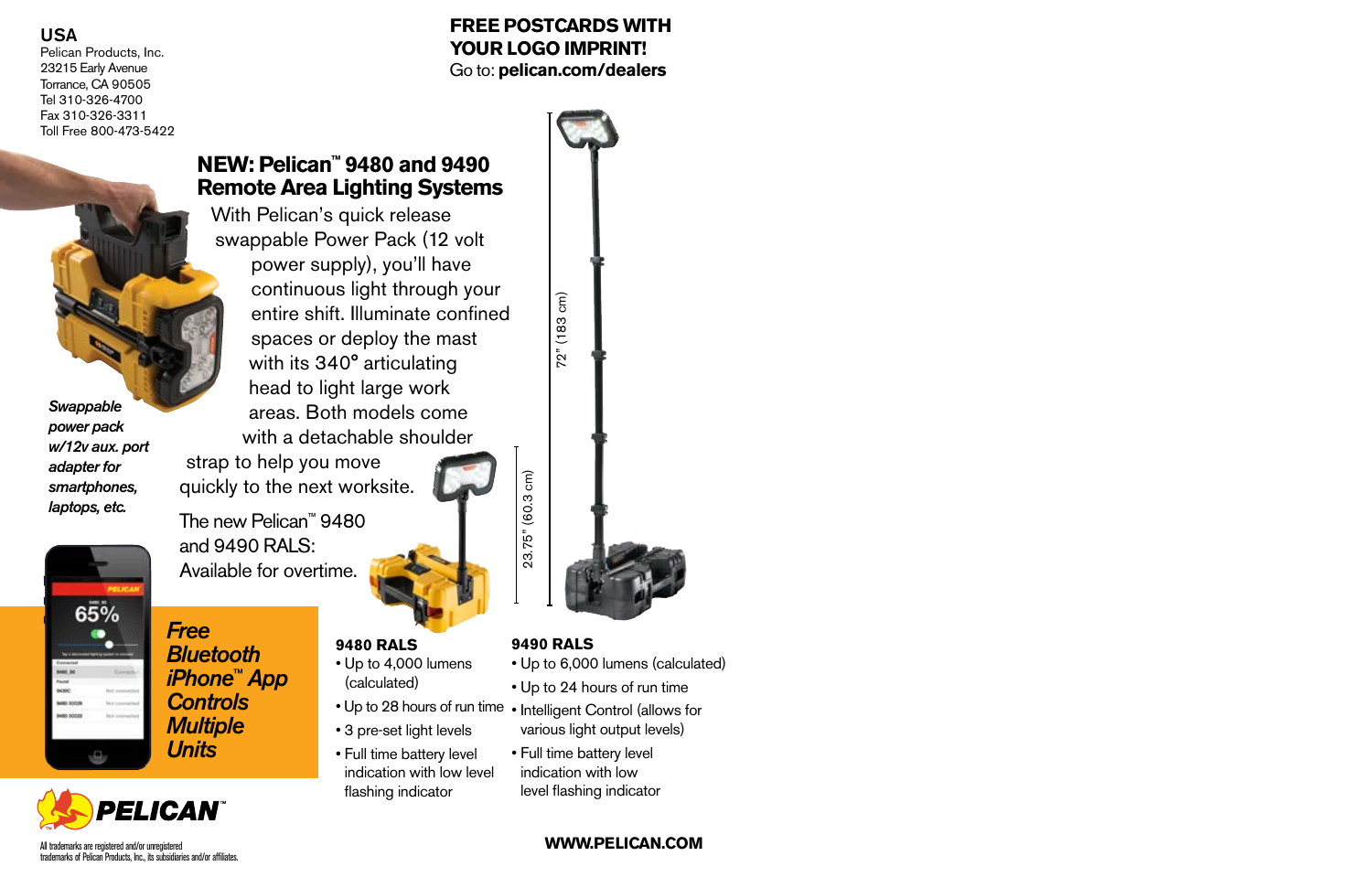#### CANADA

Pelican Products ULC 10221-184th Street Edmonton, Alberta T5S 214 Tel: +780-481-6076 Fax: +780-481-9586 Toll Free: 866-273-5422

*Swappable power pack w/12v aux. port adapter for smartphones, laptops, etc.*



*Free Bluetooth iPhone™ App Controls Multiple Units*

### **NEW: Pelican™ 9480 and 9490 Remote Area Lighting Systems**

With Pelican's quick release swappable Power Pack (12 volt power supply), you'll have continuous light through your entire shift. Illuminate confined spaces or deploy the mast with its 340° articulating head to light large work areas. Both models come with a detachable shoulder

strap to help you move quickly to the next worksite.

The new Pelican™ 9480 and 9490 RALS: Available for overtime.

- **9480 RALS**
- Up to 4,000 lumens (calculated)
- 
- 3 pre-set light levels
- Full time battery level indication with low level flashing indicator

• Up to 24 hours of run time • Up to 28 hours of run time • Intelligent Control (allows for various light output levels)

• Up to 6,000 lumens (calculated)

• Full time battery level indication with low level flashing indicator

**9490 RALS**

23.75" (60.3 cm)

23.75" (60.3 cm)

#### **WWW.PELICAN.CA**

All trademarks are registered and/or unregistered trademarks of Pelican Products, Inc., its subsidiaries and/or affiliates.

**PELICAN** 

**FREE POSTCARDS WITH YOUR LOGO IMPRINT!**  Go to: **pelican.com/dealers**

72" (183 cm)

72" (183 cm)